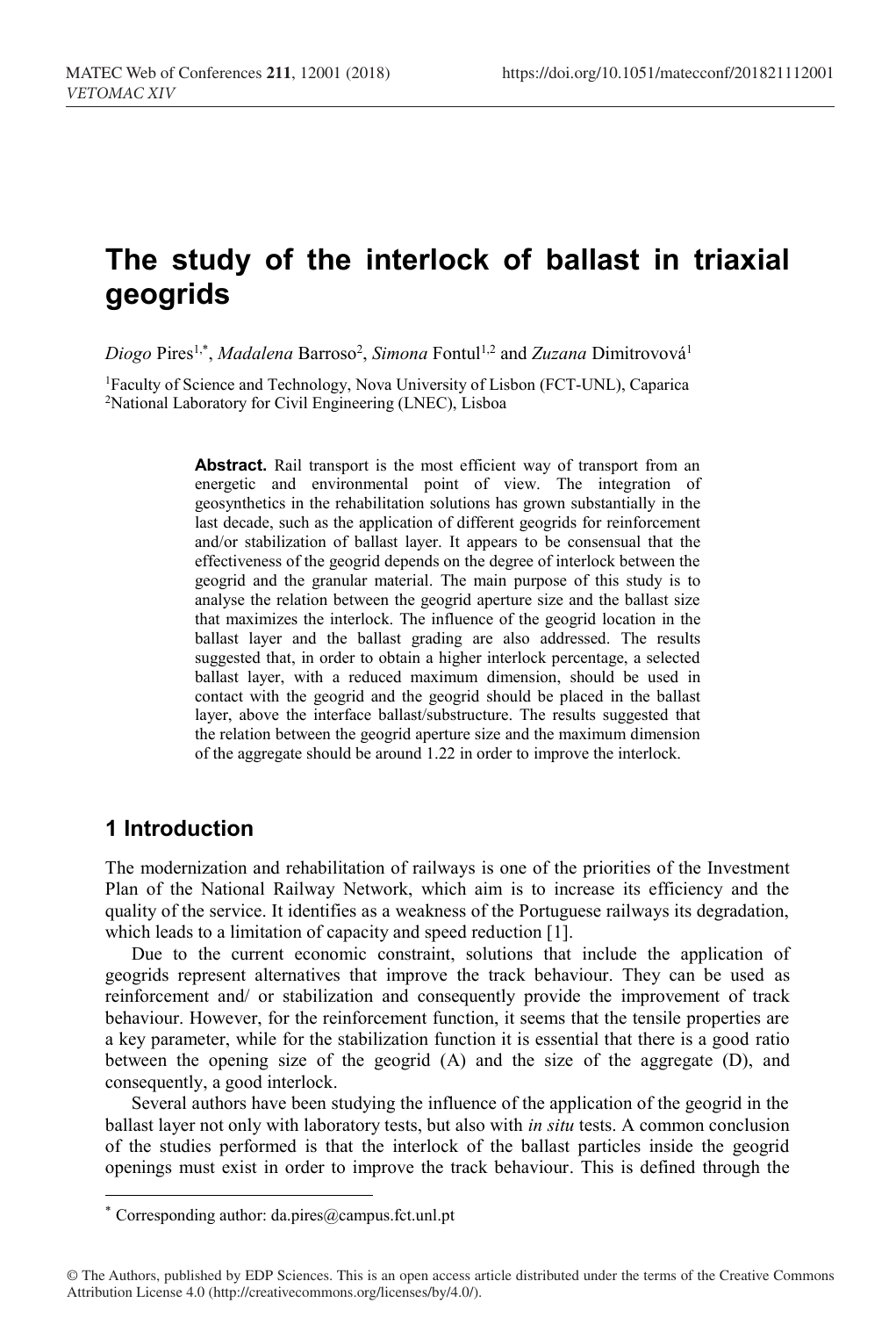A/D ratio, nevertheless this relation is not consensual among the authors, and therefore mode studies are required.

The aim of this work is to study the interlock of the ballast particles inside the openings of a triaxial geogrid, addressing the influence of the ballast grading and the geogrid position. Based on the results, suggest an A/D ratio that maximizes the interlock. The geogrid was placed at the interface between the ballast and subballast and 45mm above this interface.

# **2 State of the art**

Several studies were performed, regarding the influence of geogrids application, addressing topics such as the ballast layer settlement [2-9], displacement [5-7], breakage [5, 6, 8, 9], the ballast layer stiffness [2, 8], the track deformability [10], the ballast movement [2], the lateral track resistance [12], the rail deflection [13, 10], the track geometric parameters [10] and the relation between the geogrid aperture size and the ballast size [5, 14, 15]. In these studies, both laboratory and *in situ* tests were carried out.

Concerning the application of geogrids in railway ballast, the main results obtained in the literature related to the shape of the geogrid are presented in Table 1.

| <b>Topics</b>                   | Improvement $(\% )$          |                  | <b>Improvement in terms of</b><br>geogrid shape $(\% )$ |                  |                       | <b>Improvement of the</b><br>most common<br>geogrids used in<br>railways $(\% )$ |                             |
|---------------------------------|------------------------------|------------------|---------------------------------------------------------|------------------|-----------------------|----------------------------------------------------------------------------------|-----------------------------|
|                                 | Laboratory                   | In situ          |                                                         |                  |                       | 65x65mm                                                                          | $55x55x55mm$ <sup>1</sup>   |
| Ballast layer<br>settlement     | $10 \text{ to } 65$<br>(33)  | 5 to 35<br>(20)  | 5 to 61<br>(30)                                         | 15 to 57<br>(33) | $17$ to<br>65<br>(36) | 15 to 57<br>(34)                                                                 | $21 \text{ to } 65$<br>(42) |
| Ballast lateral<br>displacement | 18 to 88<br>(57)             | 14 to 51<br>(32) | 13 to 88<br>(55)                                        | 41 to 71<br>(56) | #                     | 53 to 71<br>(62)                                                                 | $\ast$                      |
| Lateral track<br>resistance     | 8 to 40<br>(36)              | 34 to 42<br>(38) | $\ast$                                                  | 8 to 42<br>(31)  | $\star$               | $\ast$                                                                           | $\star$                     |
| <b>Ballast</b><br>breakage      | $0.7 \text{ to } 53$<br>(25) | $\star$          | $0.7$ to<br>53 (34)                                     | 2 to 51<br>(19)  | #                     | 2 to 51<br>(18)                                                                  | $\star$                     |
| Rail deflection                 | $\ast$                       | 43               | 46                                                      | 30               | 64                    | $\ast$                                                                           | 64                          |

**Table 1.** Improvement of the railway track behaviour when geogrids are used in ballast layer.

\*: not studied by the authors; #: not representative; ( ): average;  $\frac{1}{1}$ : hexagon pitch equals to 120mm

Comparing the improvements obtained when geogrids are used in the railway ballast, the most efficient seems to be the triaxial geogrid [4].

The influence of the geogrid location in the ballast layer is presented in Table 2, in terms of ballast layer settlement, breakage, lateral track resistance and lateral displacement.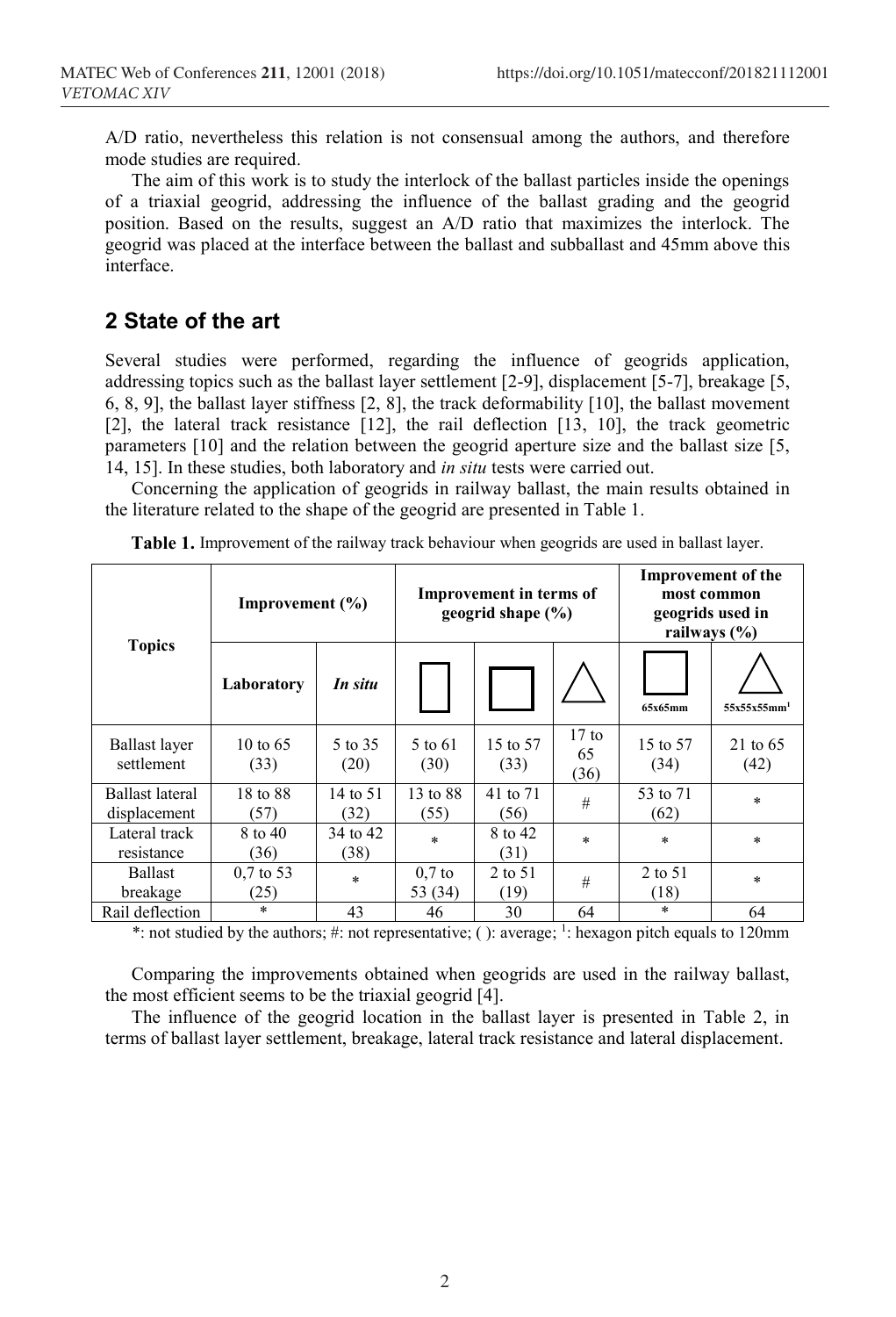| Local <sup>1</sup><br>(mm) | <b>Ballast layer</b><br>settlement<br>(%) | <b>Ballast</b><br>breakage<br>(%) | Lateral<br>track<br>resistance<br>$\frac{1}{2}$ | Lateral<br>displacement<br>(%) | <b>References</b> |
|----------------------------|-------------------------------------------|-----------------------------------|-------------------------------------------------|--------------------------------|-------------------|
| $\mathbf{0}$               | 5 to 65<br>(30)                           | $0.7 \text{ to } 50$<br>(26)      | $\ast$                                          | 13 to $65$<br>(38)             | $[3-7, 9-11, 13]$ |
| $65(1,23D_{max})$          | 48 to 61<br>(55)                          | 39 to 54<br>(48)                  | $\ast$                                          | 65 to 88<br>(75)               | [5]               |
| $100 (1,59D_{max})$        | 15 to 52<br>(33)                          | $4$ to $8$<br>(6)                 | 8                                               | $\ast$                         | [8, 12]           |
| $200/3,17D_{\text{max}}$   | 20                                        | $\overline{2}$                    | 31 to 34<br>(33)                                | $\ast$                         | [8, 12]           |
| $100+200$                  | 20                                        | #                                 | 40 to 42<br>(41)                                | $\ast$                         | [8, 12]           |

**Table 2.** Influence of the geogrid location in the ballast layer.

\*: not studied by the authors; #: not representative; ( ): average; Dmax: maximum size of the ballast; <sup>1</sup>: measured from the interface ballast /subballast.

As shown in Table 2, the application of a geogrid at 65mm from the interface brings the best improvement, when compared with the placement at the interface. The use of two geogrids simultaneously, placed at 100mm and 200mm, improves the lateral track resistance significantly.

From the literature, it was observed that the main influence of the geogrid effect is given by the interaction between geogrid and ballast.

Based on the results obtained by the authors, the optimum location of the geogrid in the ballast layer, that maximizes the interaction between the ballast and the geogrid, is 1.23 to 1.59 $D_{\text{max}}$ . As regards the relation  $A/D_{50}$ , for biaxial geogrids it seems to be between 1.15 and 1.71 and for triaxial geogrids between 1.08 and 1.43.

It is consensual among the authors that a good interlock, between the ballast particles and the geogrid openings, contributes significantly to the improvement of the railway track behaviour. However, the optimum relation A/D is still an issue, because it depends on the ballast grading, the geogrid and the type of test used by each author to analyse the application of geogrids in the ballast layer. Furthermore, more research is needed to analyse the relation A/D for triaxial geogrids in the Portuguese context and the A/D that maximizes the interlock.

# **3 Case study**

#### **3.1 Setup**

A triaxial, polypropylene, extruded geogrid and with a 120mm hexagon pitch was used. The ribs length is approximately 55mm. According to the manufacturer, the radial secant stiffness at 0.5% strain is 540kN/m [16].

The ballast grading used in the current study is presented in Fig 1. It is in accordance with the standard NP EN 13450 [17].

The maximum size, the average size and the minimum size of the particles of the subballast used in the current study is 31.5mm, 8mm and 0.063mm, respectively.

Table 3 presents the four physical models studied. For each model, the total openings and the openings with a particle interlocked were counted and the percentage of interlock calculated.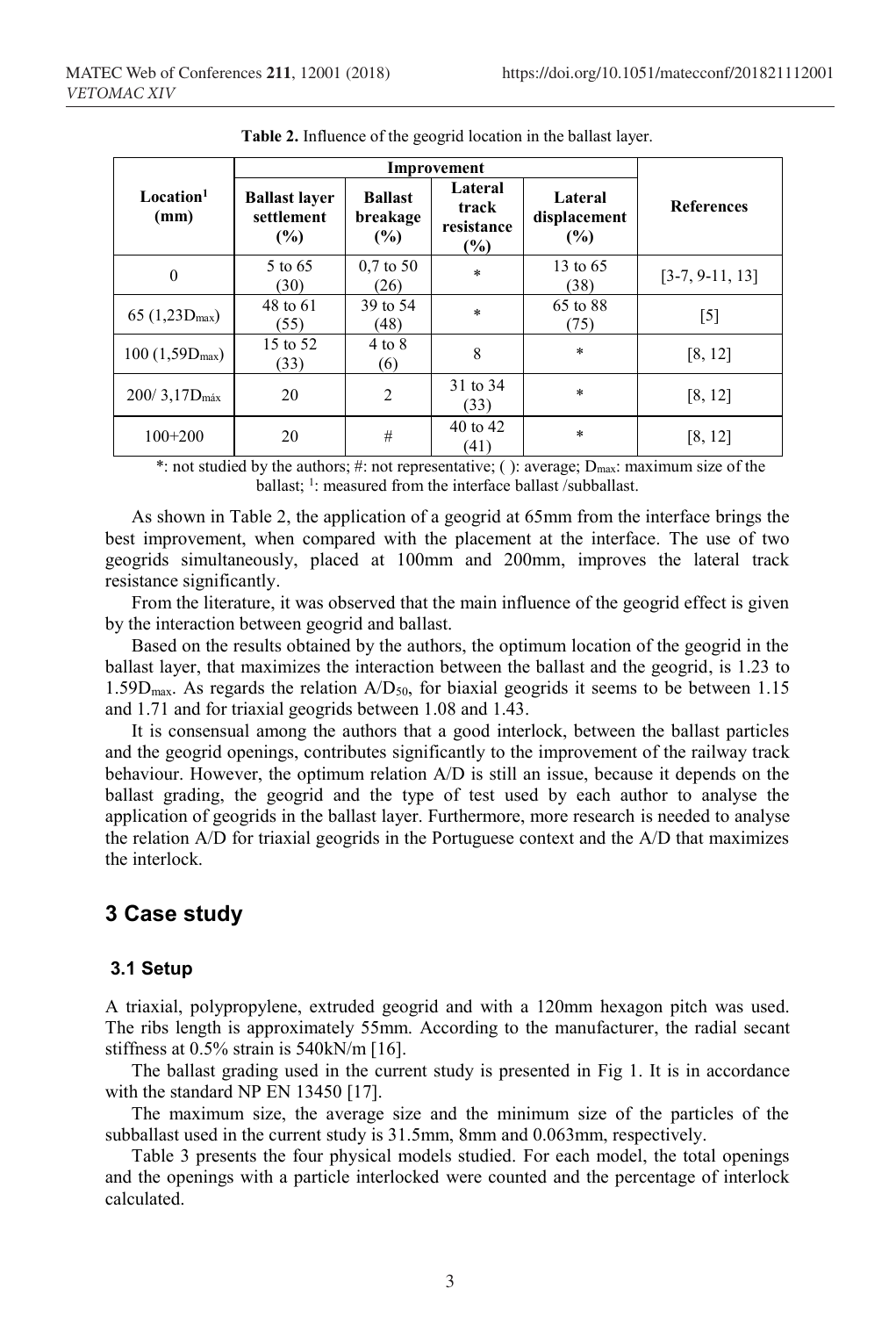

**Table 3.** Physical models analysed.

Based on the first model  $(G/0)$ , the maximum size of the particles that were interlocked was around 50mm. Therefore, the ballast selected for a better interlocking had a maximum size of 45mm. This ballast was selected from the standardized one, using a 45mm sieve.

The main objective was to study the improvement of the interlock by addressing:

- The location of the geogrid;

- The ballast size (selected ballast).

Fig.1 shows the particle size distribution for the ballast used in the current study and the selected ballast.



**Figure 1.** Particle size distribution of the ballast used in the current study and of the selected ballast.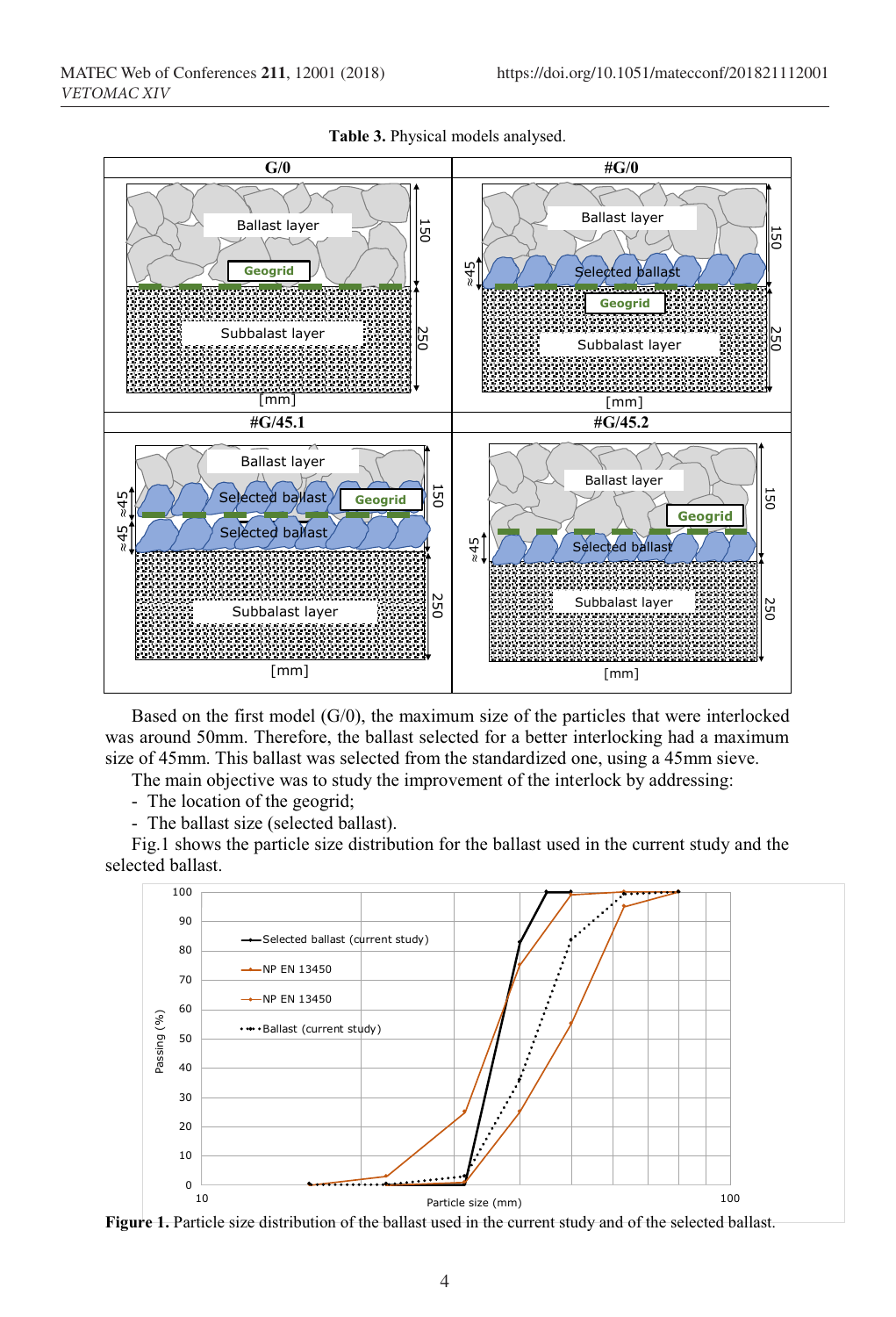### **3.2 Results analysis**

The percentage of interlocked particles and the A/D relation in each physical model are presented in Table 4.

Several authors suggested values for the relation A/D, in order to achieve a good interlock. Different D have been used considered:  $D_{50}$  [5, 14],  $D_{\text{max}}$  and  $D_{\text{min}}$  [15]. Han et al. [3] questioned the suitability of the use of  $D_{50}$ , because the percentage of too coarse or too fine particles affect the  $D_{50}$  and do not contribute to the interlock.

| Model                   | ${\bf G/0}$ | # $G/0$ | $\#G/45.1$ | $\#G/45.2$ |
|-------------------------|-------------|---------|------------|------------|
| $D_{\text{max}}^1$ (mm) | 63          | 45      | 45         |            |
| $D_{50}^2$ (mm)         | 43          | 36.64   | 36.64      | 36.64      |
| $A^3$<br>(mm)           | 55          | 55      | 55         | 55         |
| $A/D_{max}$             | 0.87        | 1.22    | 1.22       | 1.22       |
| $A/D_{50}$              | .30         | 1.50    | 1.50       | 1.50       |
| Interlock $(\% )$       | 49          | 88      | 92         |            |

**Table 4.** Interlock analysis.

<sup>1</sup>: ballast maximum size; <sup>2</sup>: ballast average size; <sup>3</sup>: geogrid aperture size (length of the rib)

When the geogrid is placed in the ballast, the interlock increases as follows:

- when placed at the interface, from 49% (G/0) to  $88\%$  (#G/0);

- when placed at 45mm above the interface, from 49% (G/0) to 65% (#G/45.2), for selected ballast placed bellow the geogrid, and from 65% (#G/45.2) to 92% (#G/45.1), for selected ballast placed below and above the geogrid.

These results are consistent with the results presented by Indraratna et al. [6].

As presented in Table 4, the results suggest the  $A/D_{max}$  should be 1.22 and that the placement of the geogrid 45mm above the interface improved the interlock.

Fig. 2 shows some examples of interlocked particles in the geogrids apertures.



**Figure 2.** Interlocked particles in the geogrid openings in each physical model: G/0, #G/0, #G/45.1, G/45.2